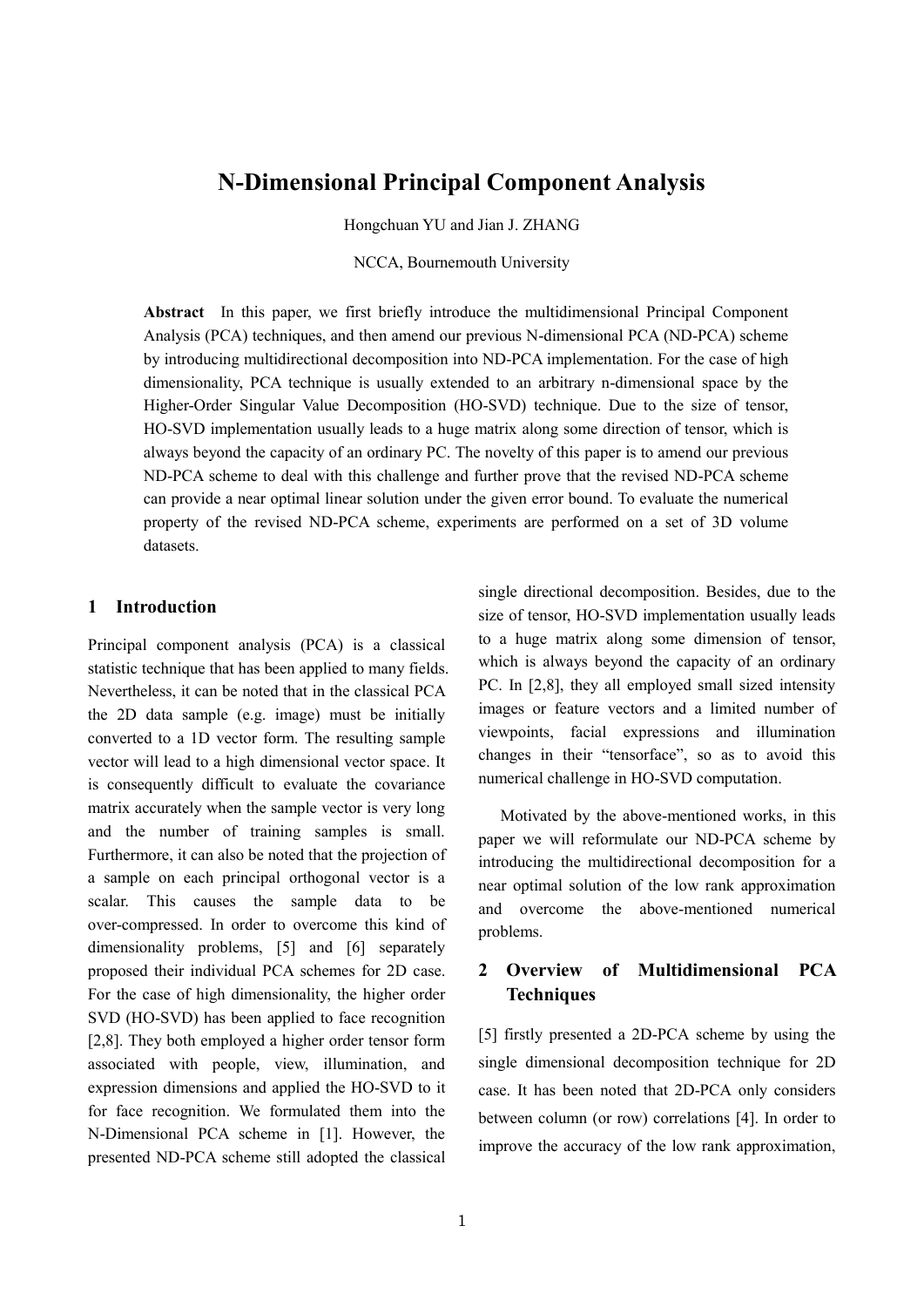[6] presented a 2D-SVD scheme, that is, SVD is applied respectively to two covariance matrices as follows,

$$
\begin{cases}\nF = \sum_{i} (X_i - \overline{X})(X_i - \overline{X})^T = U\Lambda_F U^T \\
G = \sum_{i} (X_i - \overline{X})^T (X_i - \overline{X}) = V\Lambda_G V^T\n\end{cases}
$$
\n(1)

where  $X_i \in \mathbb{R}^2$  denotes a sample,  $\overline{X}$  denotes the mean of a set of samples, and  $\Lambda_F$ ,  $\Lambda_G$  denote the diagonal matrices of the eigenvalues respectively. Let  $U_k$  contains the first *k* principal eigenvectors of *F* and *Vs* contains the first *s* principal eigenvectors of *G*. The low-rank approximation of *X* can be expressed as, ˆ  $(X-\overline{X})$  $\frac{1}{k}MV_s^T$  $\sum_{k}^{T} (X - \overline{X})V_{s}$  $\overline{X} = U_k M V_s^T + \overline{X}$  $\begin{cases} \hat{X} = U_k M V_s^T + \bar{X} \ M = U_k^T (X - \bar{X}) V \end{cases}$  $M = U_k^T(X - \lambda)$ . It is clear that the 2D-SVD employs the 2-directional decomposition, i.e. both  $U_k$  and  $V_s$ appear in  $\hat{X}$ , while the 2D-PCA only employs the classical single directional decomposition. It is proven that the 2D-SVD can obtain a near-optimal solution compared to the 2D-PCA in [6].

For the case of high dimensionality, we presented the ND-PCA scheme in [1], in which a difference tensor was used instead of the covariance tensor as follows,

 $D = ((X_1 - \bar{X}),..., (X_M - \bar{X})),$  (2) where  $X_i \in R^{I_1 \times \ldots I_i \times \ldots \times I_N}$  and  $D \in R^{I_1 \times \ldots \times I_N}$ , i.e. *N*-order tensors  $(X_m - \overline{X})$ ,  $m = 1,..., M$  are stacked along the *i*th dimension in the tensor *D*. Furthermore, applying HO-SVD to *D* generate n-mode singular vectors contained in  $U^{(n)}$ ,  $n = 1,..., N$  . (For HO-SVD computation, refer to [7] please.) Accordingly, our ND-PCA scheme in [1] is expressed as,

$$
\begin{cases} \hat{X} = Y_n \times_n U_k^{(n)} + \bar{X} \\ Y_n = (X - \bar{X}) \times_n U_k^{(n)T} \end{cases}
$$
 (3)

where  $U_k^{(n)}$  denotes the matrix of n-mode *k* principal vectors. It can be noted that the proposed ND-PCA scheme still adopted the classical single directional decomposition, i.e. only  $U_k^{(n)}$  is used in  $\hat{X}$ . However, unfolding a tensor along some dimensions in the HO-SVD implementation usually leads to a huge

matrix, which is always beyond the capacity of an ordinary PC, such as, unfolding *D* of Eq.(2) along the 1<sup>st</sup> dimension will generate a matrix of size  $I_1 \times (I_2 \cdot ... \cdot M I_i \cdot I_{i+1} \cdot ... \cdot I_N)$  in the HO-SVD computation. The size of the unfolded matrix depends upon the number of samples *M* and the sample size  $(I_1 \times ... \times I_N)$ .

## **3 Reformulating ND-PCA Scheme**

Introducing the multidirectional decomposition to Eq.(3) yield,

$$
\begin{cases} \hat{X} = Y \times_1 U_{k_1}^{(1)} \times_2 ... \times_N U_{k_N}^{(N)} + \overline{X} \\ Y = (X - \overline{X}) \times_1 U_{k_1}^{(1)T} \times_2 ... \times_N U_{k_N}^{(N)T} \end{cases}
$$
 (4)

where  $U_{k_i}^{(i)}$  denotes the matrix of i-mode  $k_i$  principal vectors,  $i = 1,...N$ . The main challenge is that unfolding the tensor *D* of Eq.(2) in HO-SVD usually generates an overly large matrix.

First, we consider the case of unfolding *D* of Eq.(2) along the *i*th dimension, which generates a matrix of size  $M_i \times (I_{i+1} \cdot ... \cdot I_N \cdot I_1 \cdot ... \cdot I_{i-1})$ . We prefer a unitary matrix  $U^{(i)}$  of size  $I_i \times I_i$  to that of the size  $MI_i \times MI_i$ . This can be achieved by reshaping the unfolded matrix as follows.

Let  $A_j$  be a  $I_i \times (I_{i+1} \cdot ... \cdot I_N \cdot I_1 \cdot ... \cdot I_{i-1})$  matrix and *j*=1,…*M*. The unfolded matrix is expressed as  $A = (A_1^T, ..., A_M^T)^T$  . Reshaping *A* into a  $I_i \times M(I_{i+1} \cdot ... \cdot I_N \cdot I_1 \cdot ... \cdot I_{i-1})$  matrix  $\hat{A} = (A_1,..., A_M)$ , one can obtain an unitary matrix  $U^{(i)}$  of size  $I_i \times I_i$  by SVD.

Then, consider the generic case. Since the size of each dimension  $I_1, \ldots, I_N$  may be very large, this still leads to an overly large matrix along some dimension of sample *X*. Without loss of generality, we assume that the sizes of dimensions of sample *X* are independent of each other.

Now, this numerical problem can be rephrased as follows, for a large sized matrix, how to carry out SVD decomposition. It is straightforward to apply matrix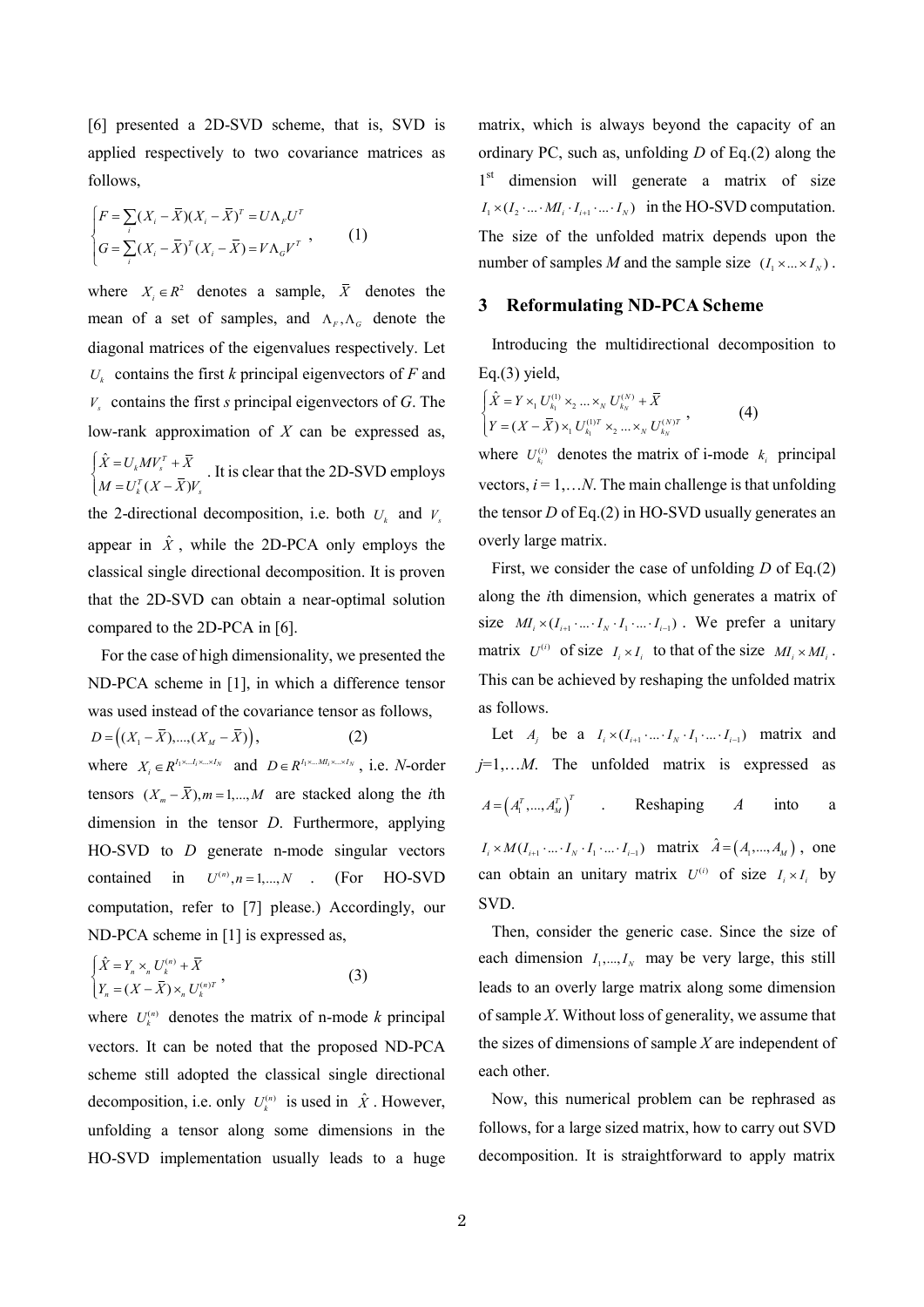partitioning approach to the large matrix. As a start point, we first provide the following lemma.

## **Lemma:**

For any matrix  $M \in R^{n \times m}$ , if each column  $M_i$  of  $M$ ,  $M = (M_1, ..., M_m)$ , maintains its own singular value  $\sigma_i$ , i.e.  $M_i M_i^T = U_i diag(\sigma_i^2, 0, ..., 0) U_i^T$ , while the singular values of *M* are  $s_1, ..., s_{\min(m, n)}$ , i.e.  $M = Vdiag(s_1, ..., s_{min(m,n)})U^T$ , then  $\sum_{n=1}^{\min(m,n)} \sigma_i^2 = \sum_{n=1}^{\min(m,n)} s_i^2$  $i=1$  $m,n$ )  $\min(m,n)$  $\sum_{i=1}^{n} \sigma_i^2 = \sum_{i=1}^{n} s_i^2$ .

#### **Proof:**

Let  $n > m$ . Because,

$$
MM^T = \sum_{i=1}^m M_i M_i^T = \sum_{i=1}^m u_i \sigma_i^2 u_i^T
$$
  
=  $(u_1, ..., u_m)$  diag $(\sigma_1^2, ..., \sigma_m^2)$   $(u_1, ..., u_m)$ <sup>T</sup>

where  $u_i$  is the first column of each  $U_i$ , while the SVD of  $MM^T$  is,

,

$$
MM^{T} = Vdiag(s_{1}^{2},...,s_{m}^{2},0,...,0)V^{T} = \sum_{i=1}^{m} v_{i}s_{i}^{2}v_{i}^{T},
$$

where  $v_i$  is the *i*th column of *V*, we thus have,

$$
tr(MMT) = \sum_{i}^{m} \sigma_i^2 = \sum_{i}^{m} s_i^2,
$$
 End of proof.

The lemma implies that each column of *M* corresponds to its own singular value. Moreover, let *M<sup>i</sup>* be a submatrix instead of column vector,  $M_i \in R^{n \times r}$ . We have  $M_i M_i^T = U_i diag(s_{1i}^2, \ldots, s_{ri}^2, \ldots, 0) U_i^T$ . It can be noted that there are more than one non-zero singular values  $s_{1i} \geq ... \geq s_{ri} \geq 0$  . If we let  $rank(M_iM_i^T)=1$ , the approximation of  $M_i M_i^T$  can be written as  $M_i M_i^T \approx U_i diag(s_{1i}^2, 0, \ldots, 0) U_i^T$ . In terms of the lemma, we can also approximate it as  $M_i M_i^T \approx M_{1i} M_{1i}^T = u_{1i} \sigma_{1i}^2 u_{1i}^T$ , where  $M_{1i}$  is a column of  $M_i$  corresponding to the biggest singular value  $\sigma_{li}$  of column vector. On this basis,  $M_{1i}$  is regarded as the principal column vector of the submatrix *M<sup>i</sup>* .

We can rearrange the matrix *M* by sorting these singular values  $\{\sigma_i\}$  and partition it into 2 block

submatrices  $\hat{M} = (M_1, M_2)$  (assume  $m \ge n$  below), so that  $M_1$  contains the columns corresponding to the first  $k$  biggest singular values while  $M<sub>2</sub>$  contains others. Note that  $\hat{M}$  is different from the original M because of a column permutation (denoted as *Permute*). Applying SVD to each *Mi* respectively yields,

$$
\hat{M} = (U_1, U_2) \begin{pmatrix} \Lambda_1 & \\ & \Lambda_2 \end{pmatrix} \begin{pmatrix} V_1^T & \\ & V_2^T \end{pmatrix} .
$$
 (5)

Thus, matrix  $\hat{M}$  can be approximated as follows,

$$
\hat{M} \approx \hat{M}' = (U_1, U_2) \begin{pmatrix} \Lambda_1 & 0 \\ 0 & 0 \end{pmatrix} \begin{pmatrix} V_1^T & 0 \\ V_2^T \end{pmatrix} . \tag{6}
$$

In order to obtain the approximation of *M*, the inverse permutation of *Permute* needs to be carried out on the row-wise orthogonal matrix of  $\vert$ ' 2 *T T V*  $\begin{pmatrix} V_1^T & \\ & V_2^T \end{pmatrix}$  given in Eq.(6). The resulting matrix is the approximation of the

original matrix *M*. The desired principal eigenvectors are therefore included in the matrix of  $U_1$ .

Now, we can re-write our ND-PCA scheme as,

$$
\begin{cases}\n\hat{X} = Y \times_{1} U_{k_{1}}^{(1)} \dots \times_{i} U_{k_{i}}^{(i)} \dots \times_{N} U_{k_{N}}^{(N)} + \overline{X} \\
Y = (X - \overline{X}) \times_{1} U_{k_{1}}^{(1)T} \dots \times_{N} U_{k_{N}}^{(N)T} \\
U_{k_{i}}^{(i)} \text{ is from Eq.(6)}\n\end{cases} (7)
$$

For comparison, the similarity metric can adopt the Frobenius-norms between the reconstructions of two samples  $X$  and  $X'$  as follows,

$$
\varepsilon = \left\| \hat{X} - \hat{X}' \right\|_{F} = \left\| Y - Y' \right\|_{F} . \tag{8}
$$

Furthermore, we can give out the following proposition.

#### **Proposition:**

 $\hat{X}$  of Eq.(7) is a near optimal approximation to sample *X* in a least-square sense.

(For proof, please refer to appendix.)

## **4 Experiments**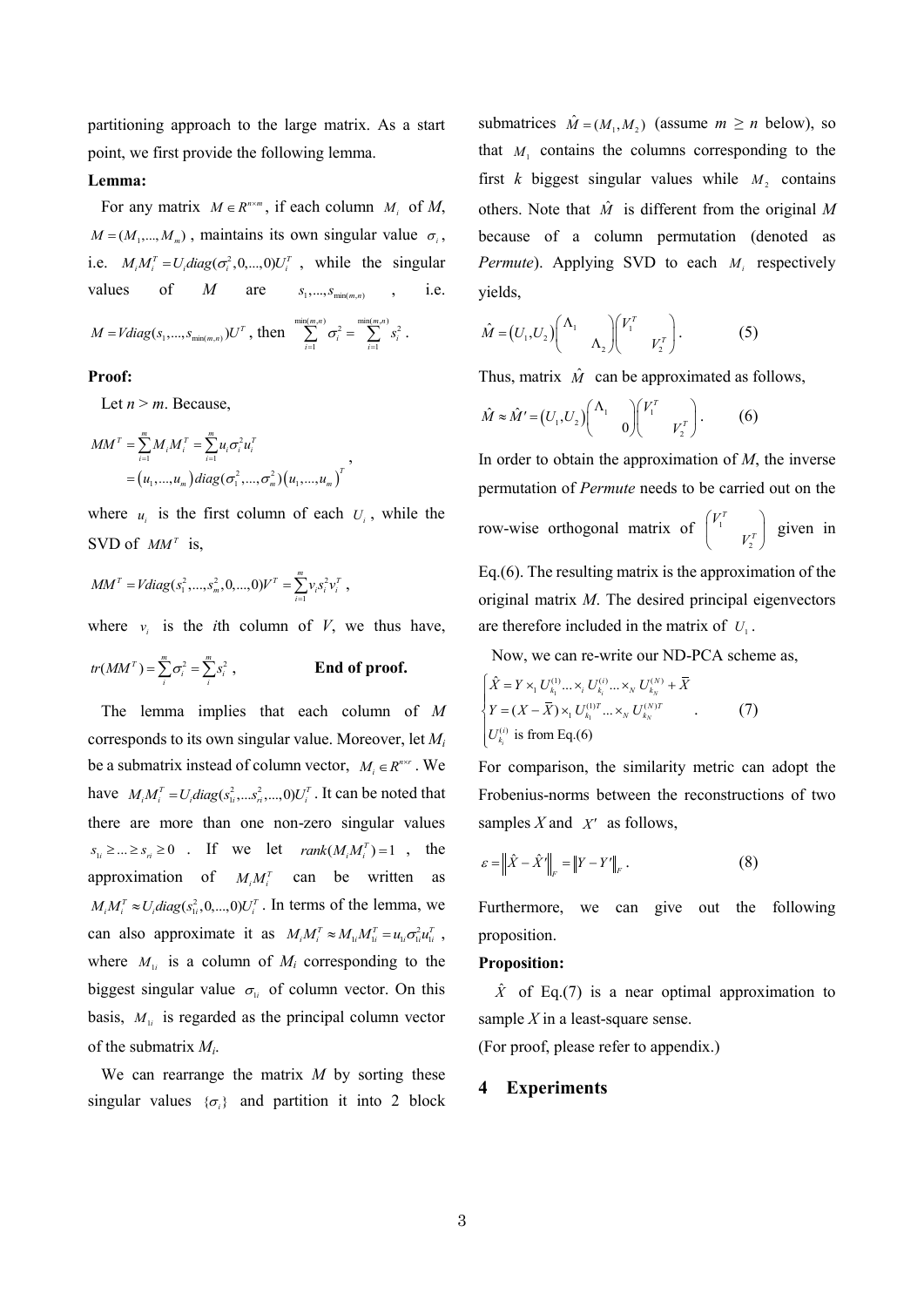

Fig.3. Comparison of the reconstruction through 1-mode, 3-mode and 1-mode+2-mode+3-mode principal subspace respectively. The scheme of Eq.(7) converges quicker than that of Eq. $(3)$ .

The proposed ND-PCA approach was performed on a 3D range database of human faces used for the Face Recognition Grand Challenge [3]. In order to establish an analogy with a 3D volume dataset or higher dimensional solid dataset, we embedded each 3D range dataset into a 3D array and mapped the pixels of the corresponding 2D face image to the voxels of the 3D array. For the sake of memory size, the reconstructed volume dataset was then re-sampled to the size of 180×180×90.

The experiment is to test the quality of the reconstructed sample. Within our 3D volume dataset, we got the 1-mode, 2-mode and 3-mode singular vectors, which can span three independent orthogonal spaces respectively. Our objective is to test which manner leads to the best reconstruction quality based on these three spaces. To this end, we first compare the residual errors of reconstructions by performing Eq.(7) on the 1-mode, 3-mode and 1-mode+2-mode+3-mode principal subspaces respectively. (Note that when Eq.(7) is performed on 1-mode or 3-mode principal subspaces, it will degenerate into Eq.(3).) The residual errors and conclusion are shown in Fig.3. To  $U^{(1)}$  and  $U^{(3)}$ , as their dimensions are different, the ranges of principal component numbers *k* are different too. If the curve of 3-mode (solid curve) is quantified to the same length



Fig.5 Comparison of the reconstructions by using single directional decomposition and multidirectional composition in terms of the normalized residual errors.

of row coordinate as the curve of 1-mode (dashed line) in Fig.3, there isn't substantial difference compared to the 1-mode test, i.e. the curve of 3-mode is similar to that of 1-mode. The reconstructed results based on Eq.(3) are not affected by the difference between the different n-mode principal component subspaces.

Furthermore, in the test of 1-mode+2-mode+3-mode principal component subspace, the numbers of principal components *k* are increased each time by 2 for both  $U^{(1)}$  and  $U^{(2)}$  while increased by 1 for  $U^{(3)}$ , and the maximum *k* are set to 180 for  $U^{(1)}$  and  $U^{(2)}$ while 90 for  $U^{(3)}$ .

To compare the multidirectional decomposition with the single dimensional ones, we show the reconstructed results of the single directional decomposition (i.e. 2D-PCA and ND-PCA scheme of Eq.(3)) in Fig.5a and the multidirectional decomposition (i.e. 2D-SVD and ND-PCA scheme of Eq.(6-7)) in Fig.5b. The residual errors of reconstruction are normalized to the range of [0,1]. One can note that the multidirectional decomposition performs better than the single directional decomposition in the case of a small number of principal components. But then Fig.5a (or Fig.5b) also seems to show that 2D-PCA (or 2D-SVD) performs a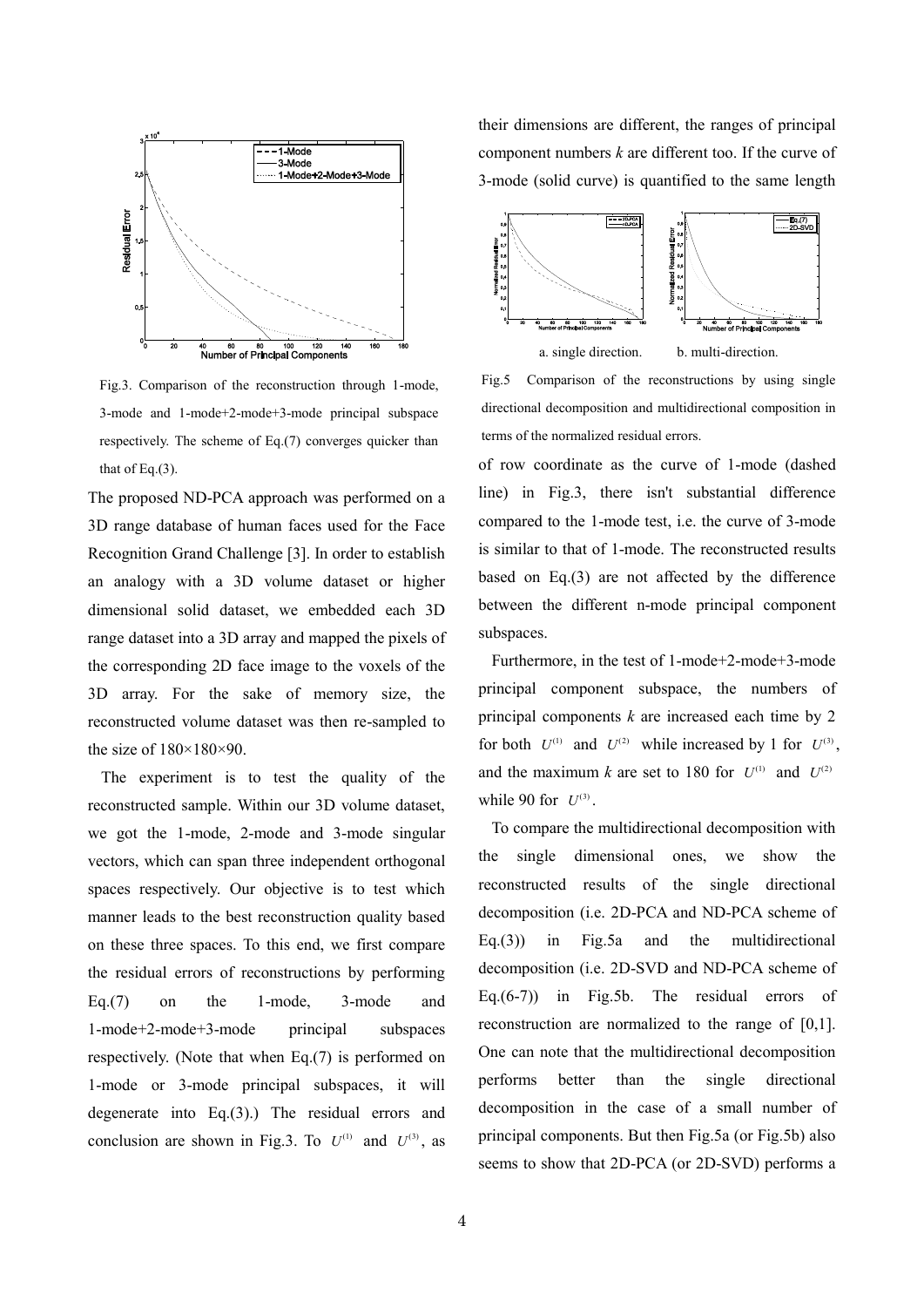little better than ND-PCA scheme of Eq.(3) (or Eq. $(6-7)$ ) when only a small number of principal components are used. In our opinion, there is no visible difference in the reconstruction quality between 2D-PCA (or 2D-SVD) and ND-PCA schemes. This is because the reconstructed 3D volume dataset is a sparse 3D array (i.e. only the voxel values on the face surface are not equal to zero but all the others are equal to zero), it is therefore more sensitive to computational errors compared to a 2D still image. If the 3D volume datasets were solid, e.g. CT or MRI volume datasets, this difference between the two curves in Fig.5a (or Fig.5b) would not noticeably appear.

#### **5 Conclusions**

In this paper, we amended our previous ND-PCA approach in [1] by introducing the multidimensional decomposition technique. The novelties of this paper include, 1) introducing the multidirectional decomposition and overcoming the numerical difficulty of large matrix SVD decomposition; 2) giving out the estimation of error bound. The experimental results indicate that the revised ND-PCA scheme could effectively improve the accuracy of reconstruction. In future work, we will apply the ND-PCA scheme to the multimodal face data fusion and recognition and develop a practical prototypical system.

## **Appendix**

## **Proof**.

According to the property 10 of HO-SVD in [10], we assume that the n-mode rank of  $(X - \overline{X})$  be equal to  $R_n(1 \le n \le N)$  and  $(\hat{X} - \overline{X})$  be defined by discarding the smallest n-mode singular values  $\sigma_{I_n^{(n)}+1}^{(n)},...,\sigma_{I_n^{(n)}}^{(n)}$  for given  $I'_n$ . Then, the approximation  $\hat{X}$  is a near optimal approximation of sample *X*. The error is bounded by Frobenius-norm as follows,

$$
\left\|X-\hat{X}\right\|_{F}^{2} \leq \sum_{i_{1}=i_{1}+1}^{R_{1}} \sigma_{i_{1}}^{(1)2} + ... + \sum_{i_{N}=i_{N}+1}^{R_{N}} \sigma_{i_{N}}^{(N)2}.
$$
 (A1)

This means that the tensor  $(\hat{X} - \overline{X})$  is in general not the best possible approximation under the given n-mode rank constraints. But under the error upper-bound of Eq.(A1),  $\hat{X}$  is a near optimal approximation of sample *X*.

Unfolding  $(X - \overline{X})$  along *i*th dimension yields a large matrix which can be partitioned into two submatrices as shown in Eq.(5), i.e.

$$
\hat{M} = (M_1, M_2) = (U_1, U_2) \begin{pmatrix} \Lambda_1 & \\ & \Lambda_2 \end{pmatrix} \begin{pmatrix} V_1^T & \\ & V_2^T \end{pmatrix}.
$$

Let  $\hat{M}' = (U_1, U_2) \begin{pmatrix} 1 & 1 \\ 1 & 0 \end{pmatrix} \begin{pmatrix} 1 & 1 \\ 1 & 1 \end{pmatrix}$  $\hat{\mathcal{U}} = (U_1, U_2) \begin{pmatrix} \Lambda_1 & \ & 0 \end{pmatrix}$ *T T*  $\hat{M}' = (U_1, U_2) \begin{pmatrix} \Lambda_1 & \\ & 0 \end{pmatrix} \begin{pmatrix} V_1^T & \\ & V_2^T \end{pmatrix}$  a  $=(U_1,U_2)\begin{pmatrix} \Lambda_1 & \ 0 & \end{pmatrix} \begin{pmatrix} V_1^T & \ V_2^T \end{pmatrix}$  as shown in Eq.(6). Consider the difference of  $\hat{M}$  and  $\hat{M}' \in R^{n \times m}$  as follows,

$$
\hat{M} - \hat{M}' = (U_1, U_2) \begin{pmatrix} 0 & \\ & \Lambda_2 \end{pmatrix} \begin{pmatrix} V_1^T & \\ & V_2^T \end{pmatrix},
$$

where  $U_i \in R^{m \times n}, V_i \in R^{m_i \times m_i}, \Lambda_i \in R^{m \times m_i}, i = 1, 2$ . It can be noted that the 2-norm of  $\vert$  ' 2 *T T V*  $\begin{pmatrix} V_1^T & \\ V_2^T \end{pmatrix}$  is 1, and that of

$$
\begin{pmatrix} 0 & & \\ & \Lambda_2 & \end{pmatrix}
$$
 is  $\max{\lbrace \sigma : \sigma \in \Lambda_2 \rbrace}$ . As  

$$
(U_1, U_2) = U_1 (I_{n \times n}, I_{n \times n}) \begin{pmatrix} I_{n \times n} & & \\ & U_1^T U_2 \end{pmatrix},
$$

we can note that the 2-norm of both the orthogonal matrix  $U_1$  and  $\begin{bmatrix} I_{n \times n} \\ U_1^T U_2 \end{bmatrix}$  $n \times n$ *I*  $U_1^T U$  $\left( \begin{array}{ccc} I_{n \times n} & & \end{array} \right)$  $\begin{pmatrix} I_{n \times n} \\ U_1^T U_2 \end{pmatrix}$  are 1, and that of  $(I_{n \times n}, I_{n \times n})$  is  $\sqrt{2}$  because of identity matrix  $I_{n \times n}$ . Therefore, we have,

$$
\left\|\hat{M} - \hat{M}'\right\|_{2}^{2} \le 2 \max^{2} \{\sigma : \sigma \in \Lambda_{2}\},\tag{A2}
$$

in a 2-norm sense.

Substituting Eq.(A2) into Eq.(A1) yields the error upper-bound of  $\hat{X}$  as follows,

$$
\|X - \hat{X}\|_{F}^{2}
$$
  
\n
$$
\leq 2 \Big( \max^{2} \Big\{ \sigma^{(1)} : \sigma^{(1)} \in \Lambda_{2}^{(1)} \Big\} + ... + \max^{2} \Big\{ \sigma^{(N)} : \sigma^{(N)} \in \Lambda_{2}^{(N)} \Big\} \Big)^{2}
$$